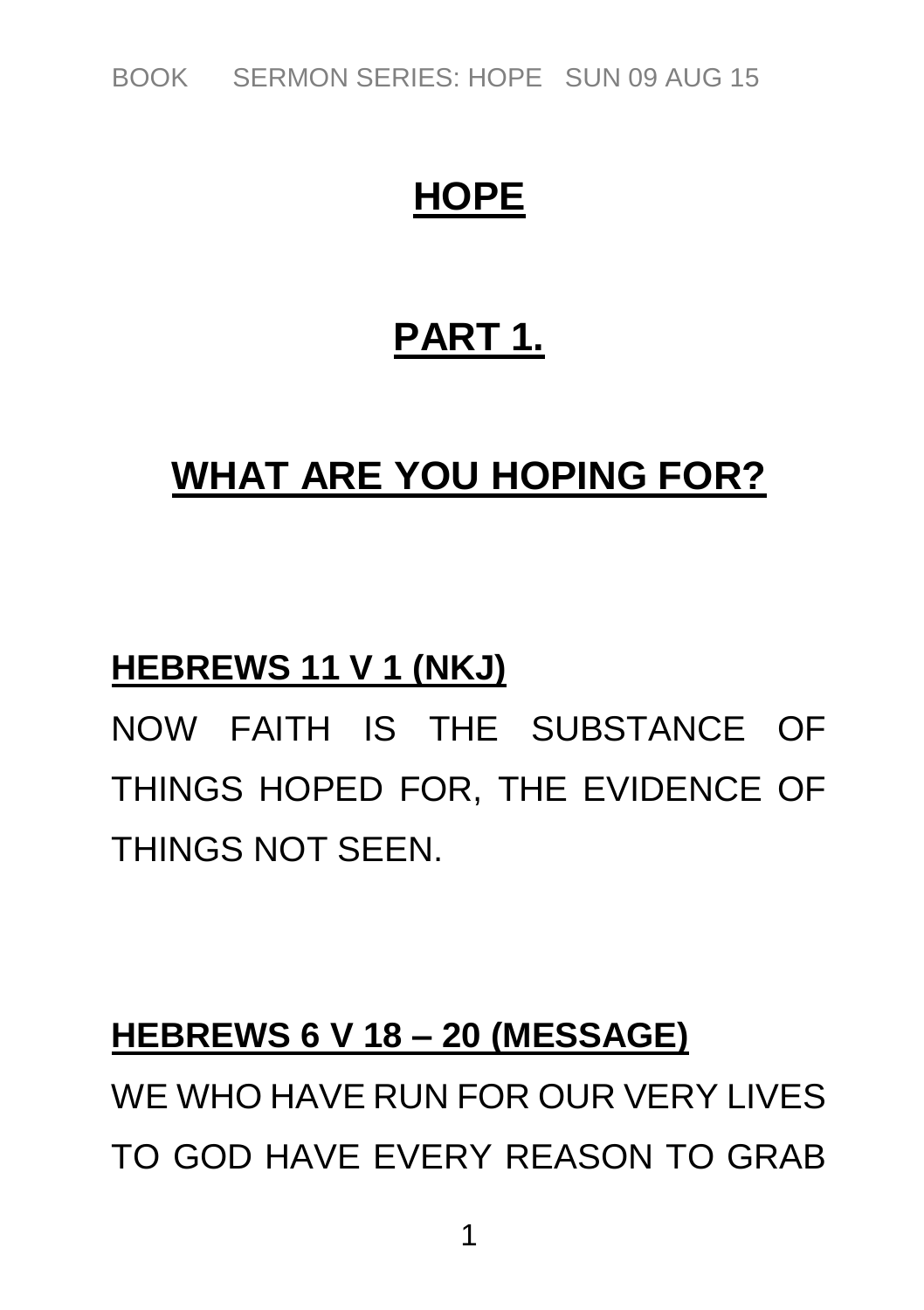*THE PROMISED HOPE WITH BOTH HANDS AND NEVER LET GO. IT'S AN UNBREAKABLE SPIRITUAL LIFELINE, REACHING PAST ALL APPEARANCES RIGHT TO THE VERY PRESENCE OF GOD WHERE JESUS, RUNNING ON AHEAD OF US, HAS TAKEN UP HIS PERMANENT POST AS HIGH PRIEST FOR US, IN THE ORDER OF MELCHIZEDEK.*

**YOU MUST KNOW WHAT YOU ARE HOPING FOR.**

## *HOPE REQUIRES* **REVELATION**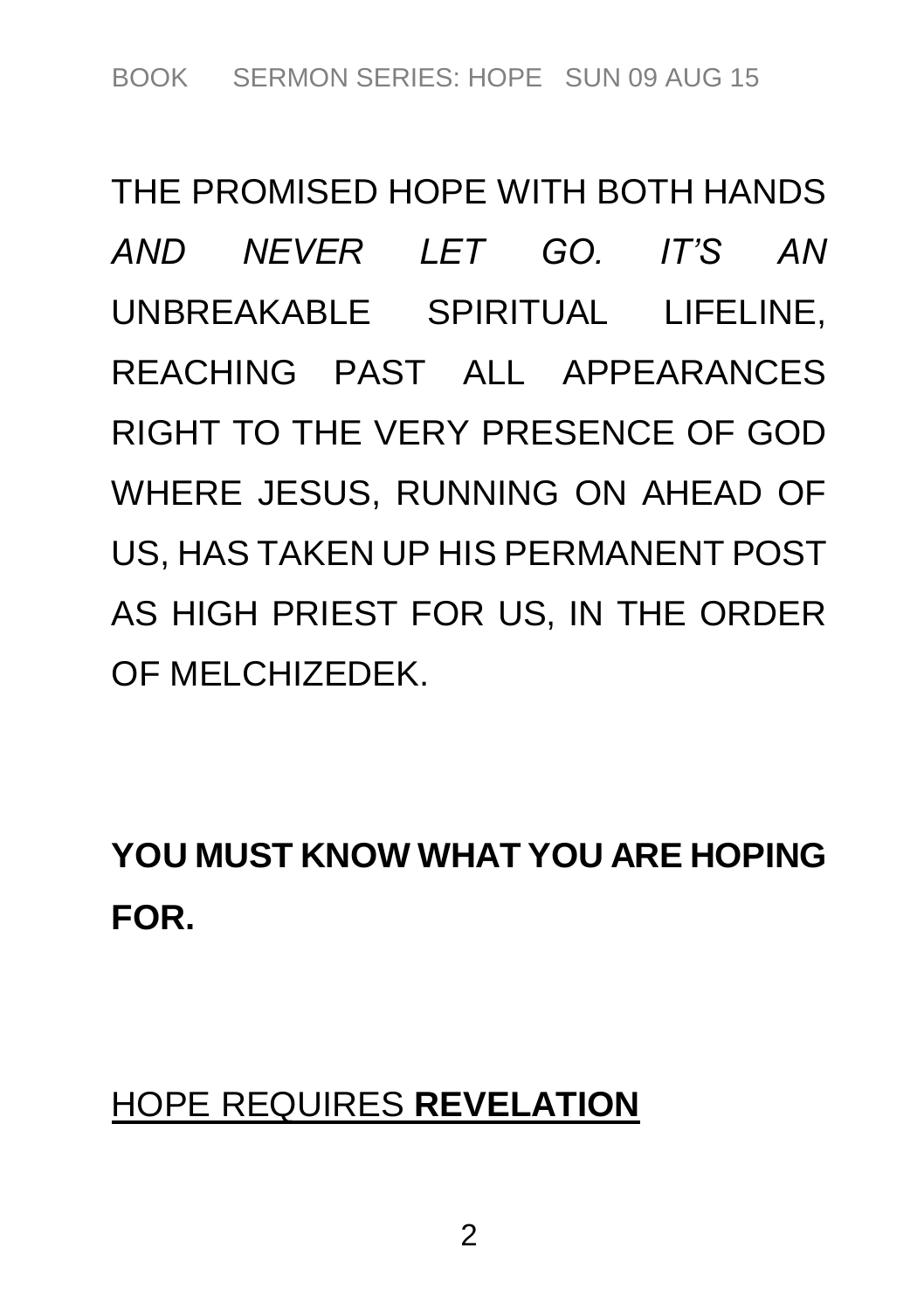# **1. MUST "POSITION" YOURSELF ACCORDINGLY!**

*SOMETIMES IT INVOLVES MAKING A "***SHIFT***" IN LIFE. (A BEND IN THE ROAD IS NOT THE END OF THE ROAD UNLESS YOU REFUSE TO TURN)*

*IT REQUIRES FOCUS – COMMITTMENT – PASSION – FAITH – FOR WHAT YOU ARE HOPING FOR.*

## **EPHESIANS 1 V 16 - 18 (NKJ)**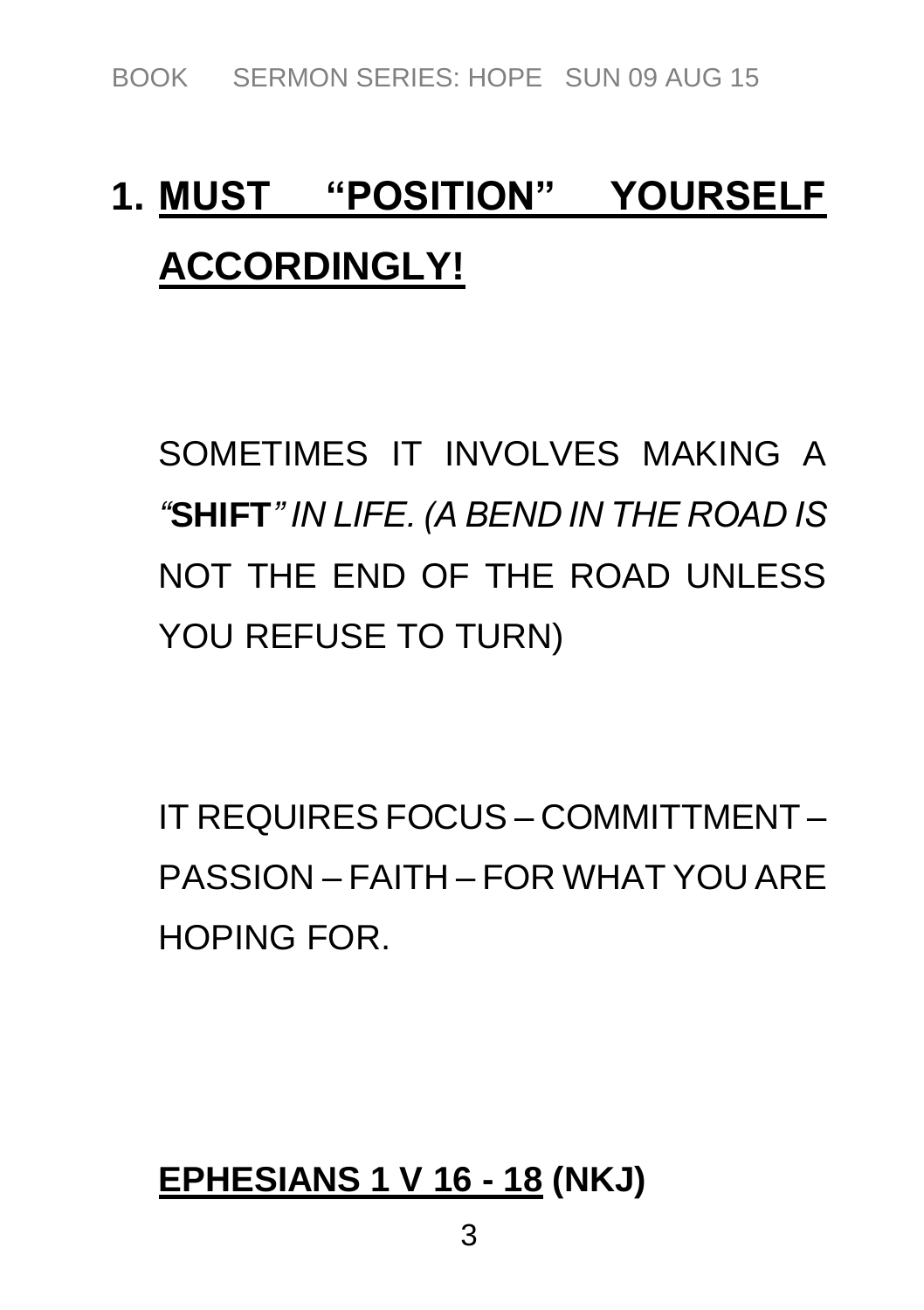**<sup>16</sup>** *I DO NOT CEASE TO GIVE THANKS FOR YOU, MAKING MENTION OF YOU IN MY PRAYERS:* **<sup>17</sup>** *THAT THE GOD OF OUR LORD JESUS CHRIST, THE FATHER OF GLORY, MAY GIVE TO YOU THE SPIRIT OF WISDOM AND REVELATION IN THE KNOWLEDGE OF HIM,* **<sup>18</sup>** *THE EYES OF YOUR UNDERSTANDING BEING ENLIGHTENED; THAT YOU MAY KNOW WHAT IS THE HOPE OF HIS CALLING, WHAT ARE THE RICHES OF THE GLORY OF HIS INHERITANCE IN THE SAINTS,*

#### **EPHESIANS 2 V 8 - 14 (NKJ)**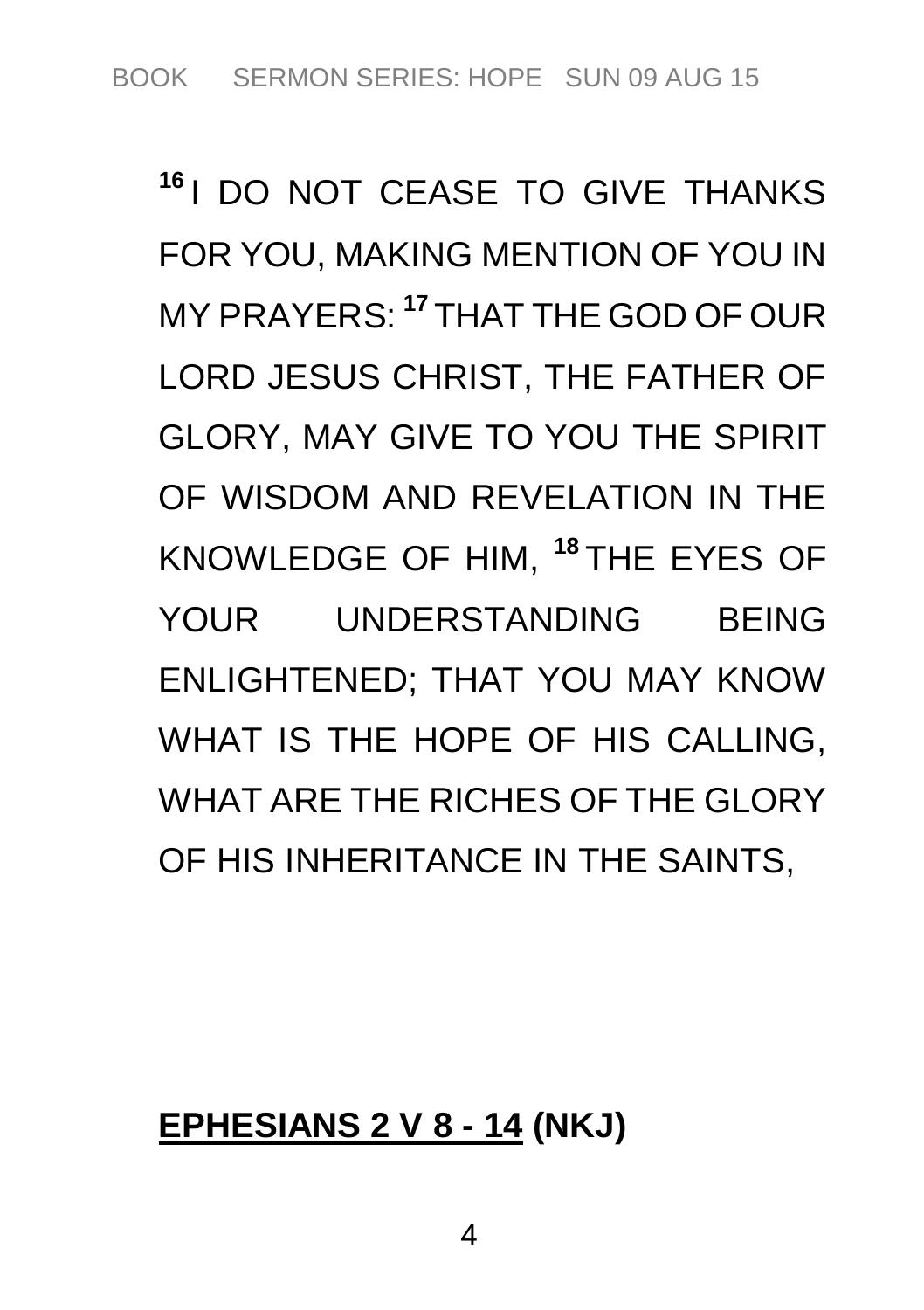**8** *FOR BY GRACE YOU HAVE BEEN SAVED THROUGH FAITH, AND THAT NOT OF YOURSELVES; IT IS THE GIFT OF GOD,* **<sup>9</sup>** *NOT OF WORKS, LEST ANYONE SHOULD BOAST.* **<sup>10</sup>** *FOR WE ARE HIS WORKMANSHIP, CREATED IN CHRIST JESUS FOR GOOD WORKS, WHICH GOD PREPARED BEFOREHAND THAT WE SHOULD WALK IN THEM.***<sup>11</sup>** *THEREFORE REMEMBER THAT YOU, ONCE GENTILES IN THE FLESH— WHO ARE CALLED UNCIRCUMCISION BY WHAT IS CALLED THE CIRCUMCISION MADE IN THE FLESH BY HANDS—* **<sup>12</sup>** *THAT AT THAT TIME YOU WERE WITHOUT CHRIST, BEING ALIENS FROM THE COMMONWEALTH OF ISRAEL AND*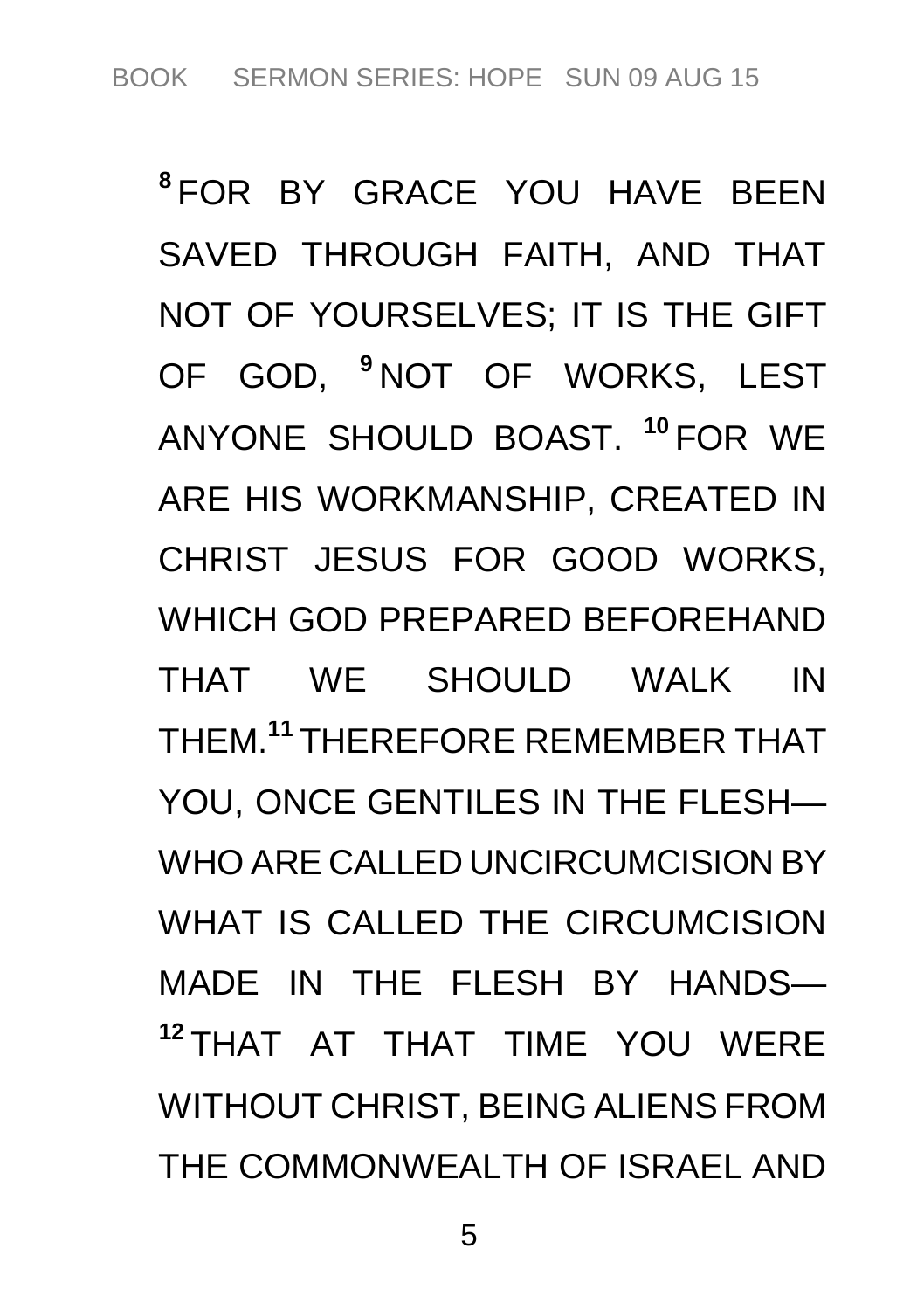*STRANGERS FROM THE COVENANTS OF PROMISE, HAVING NO HOPE AND WITHOUT GOD IN THE WORLD.* **<sup>13</sup>** *BUT NOW IN CHRIST JESUS YOU WHO ONCE WERE FAR OFF HAVE BEEN BROUGHT NEAR BY THE BLOOD OF CHRIST.* **<sup>14</sup>** *FOR HE HIMSELF IS OUR PEACE, WHO HAS MADE BOTH ONE, AND HAS BROKEN DOWN THE MIDDLE WALL OF SEPARATION*

**(NO HOPE)**

#### **JOHN 15 V 16 (NKJ)**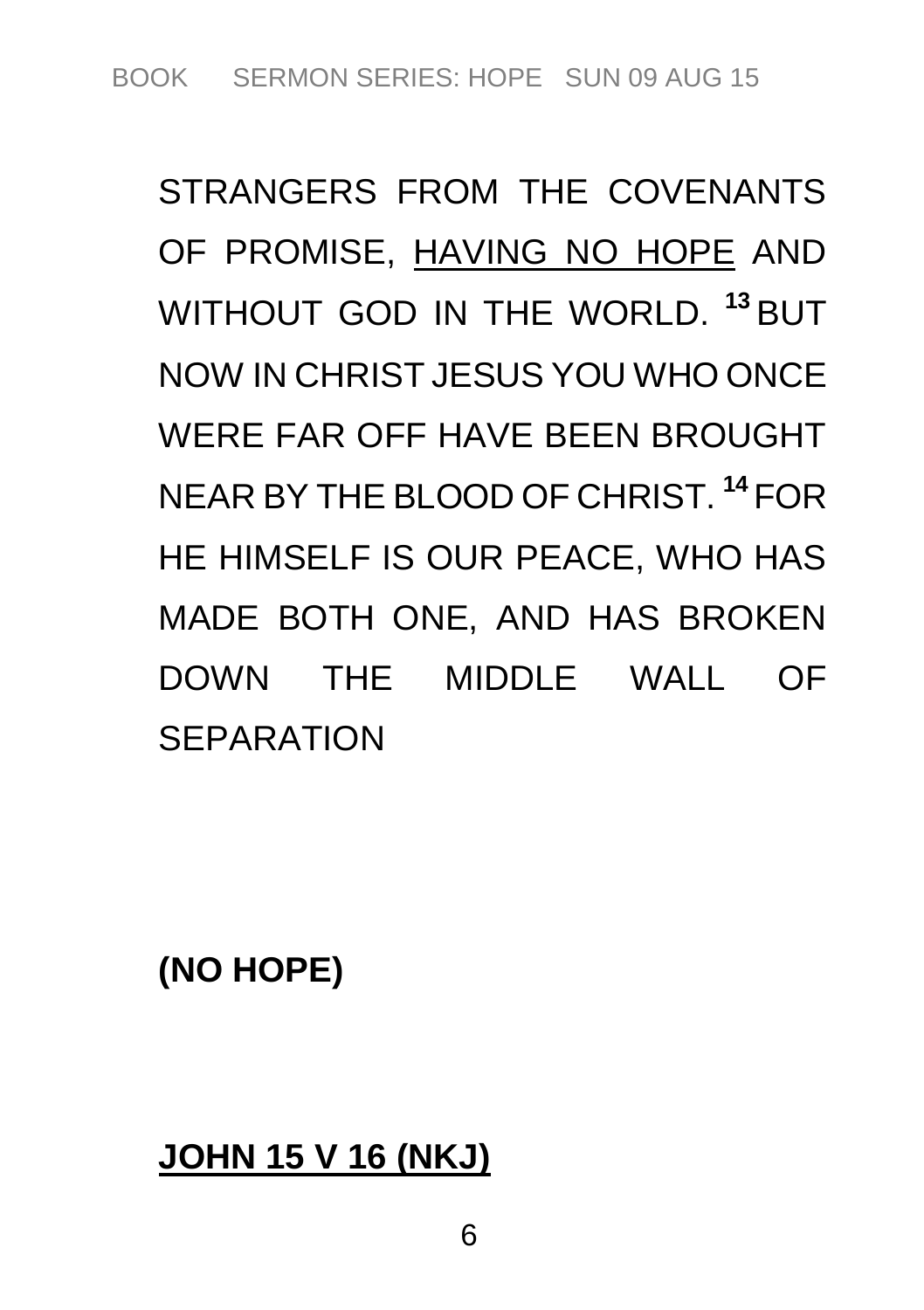*YOU DID NOT CHOOSE ME, BUT I CHOSE YOU AND APPOINTED YOU THAT YOU SHOULD GO AND BEAR FRUIT, AND THAT YOUR FRUIT SHOULD REMAIN, THAT WHATEVER YOU ASK THE FATHER IN MY NAME HE MAY GIVE YOU.*

#### **LAMENTATIONS 3 V 24 (NKJ)**

*"THE LORD IS MY PORTION," SAYS MY SOUL, "THEREFORE I HOPE IN HIM!"*

#### *HOPE KEEPS YOU* **EXPECTANT**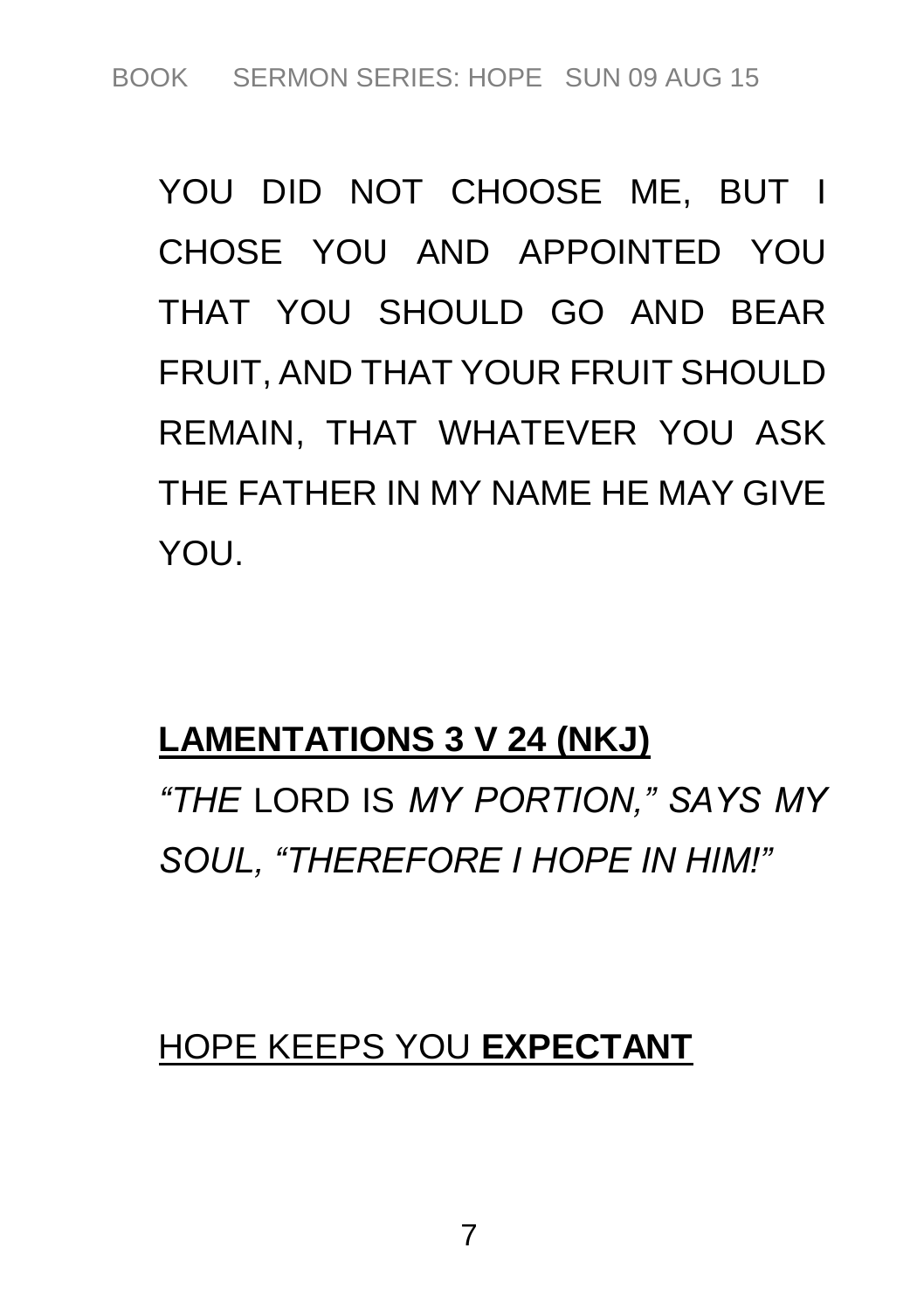#### **PSALM 33 V 22 (NKJ)**

*LET YOUR MERCY, O LORD, BE UPON US, JUST AS WE HOPE IN YOU.*

#### **PSALM 31 V 24 (NKJ)**

*BE OF GOOD COURAGE, AND HE SHALL STRENGTHEN YOUR HEART, ALL YOU WHO HOPE IN THE LORD.*

#### **ROMANS 4 V 18 – 21 (NKJ)**

**<sup>18</sup>** *WHO, CONTRARY TO HOPE, IN HOPE BELIEVED, SO THAT HE BECAME THE FATHER OF MANY NATIONS, ACCORDING TO WHAT WAS SPOKEN, "SO SHALL YOUR DESCENDANTS BE."*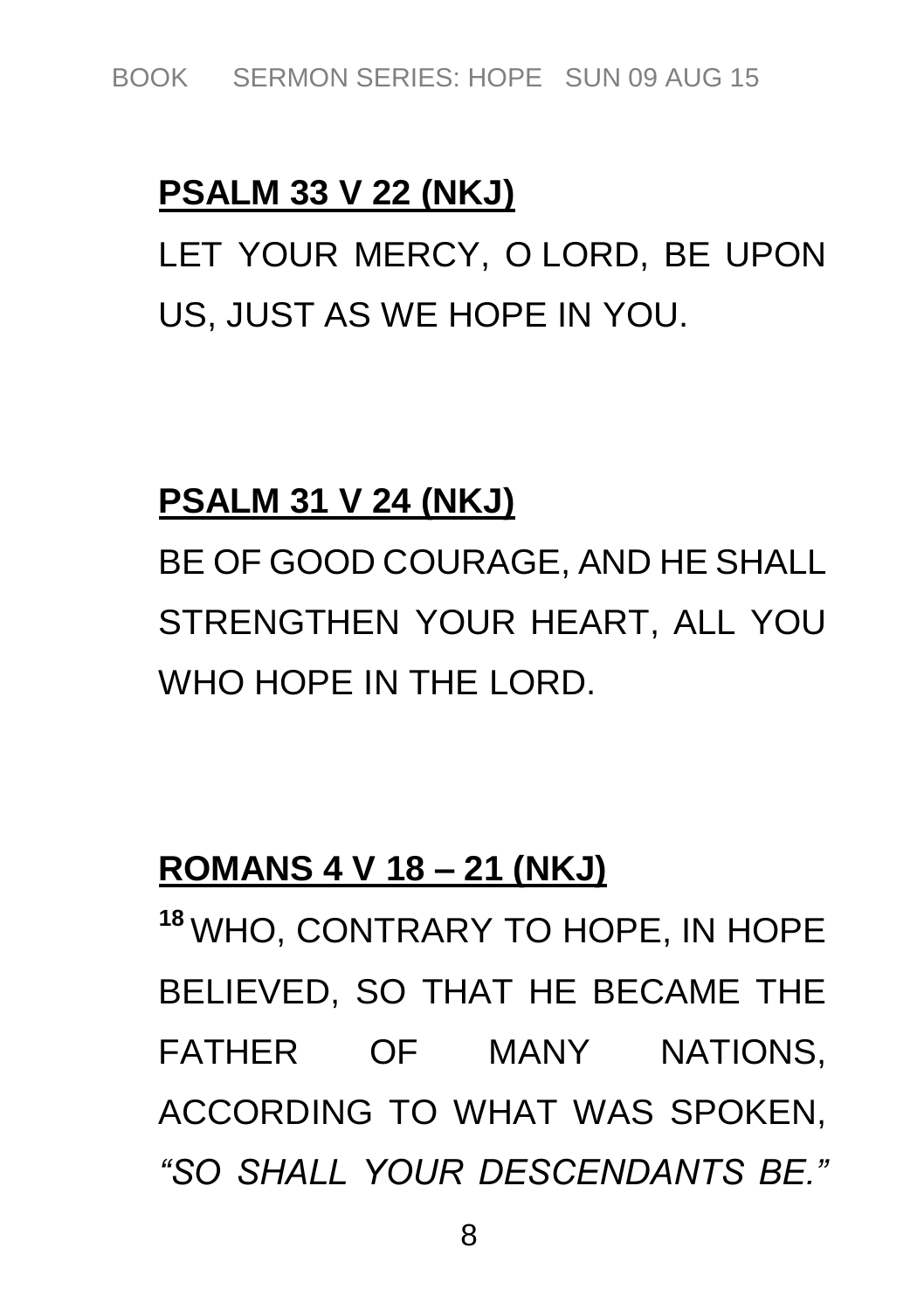**<sup>19</sup>** *AND NOT BEING WEAK IN FAITH, HE DID NOT CONSIDER HIS OWN BODY, ALREADY DEAD (SINCE HE WAS ABOUT A HUNDRED YEARS OLD), AND THE DEADNESS OF SARAH'S WOMB.* **<sup>20</sup>** *HE DID NOT WAVER AT THE PROMISE OF GOD THROUGH UNBELIEF, BUT WAS STRENGTHENED IN FAITH, GIVING GLORY TO GOD,* **<sup>21</sup>** *AND BEING FULLY CONVINCED THAT WHAT HE HAD PROMISED HE WAS ALSO ABLE TO PERFORM.*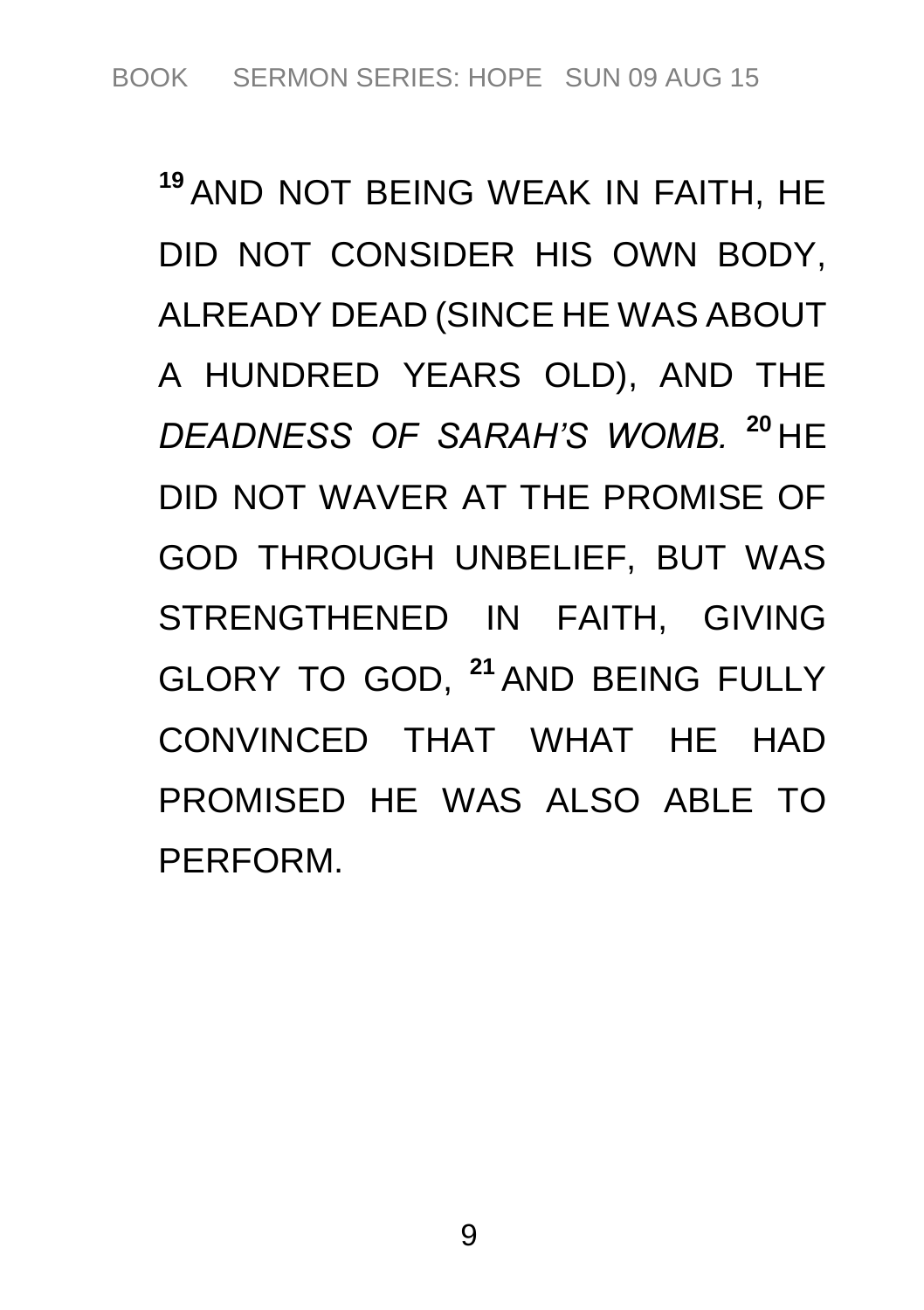# **CAN LIVE DAYS WITHOUT FOOD CAN LIVE DAYS WITHOUT WATER BUT CAN'T LIVE 3 MINUTES WITHOUT HOPE.**

## **PROVERBS 13 V 12 (NKJ)**

*HOPE DEFERRED MAKES THE HEART SICK, BUT WHEN THE DESIRE COMES, IT IS A TREE OF LIFE.*

## **1 CORINTHIANS 13 V 13 (NKJ)**

*AND NOW ABIDE FAITH, HOPE, LOVE, THESE THREE; BUT THE GREATEST OF THESE IS LOVE.*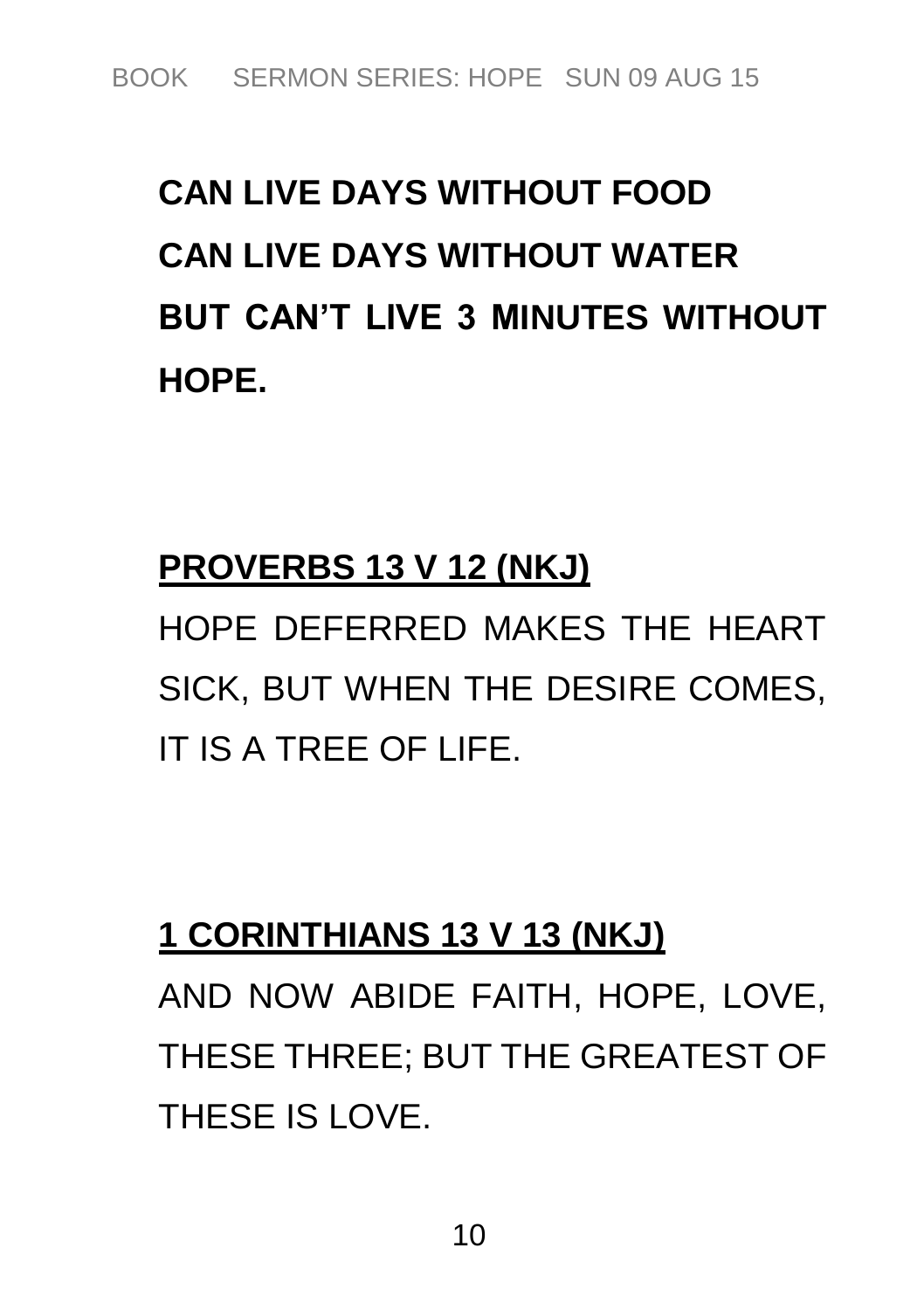*BOOK SERMON SERIES: HOPE SUN 09 AUG 15*

# **2. IT WILL DEFEAT DISCOURAGEMENT, IT WILL OVERCOME DEFEAT**

# *THE ENEMY WANTS YOU TO* **"LIVE"** *IN DISCOURAGEMENT*

## **JEREMIAH 17 V 7 (NKJ)**

*"BLESSED IS THE MAN WHO TRUSTS IN THE LORD, AND WHOSE HOPE IS THE LORD.*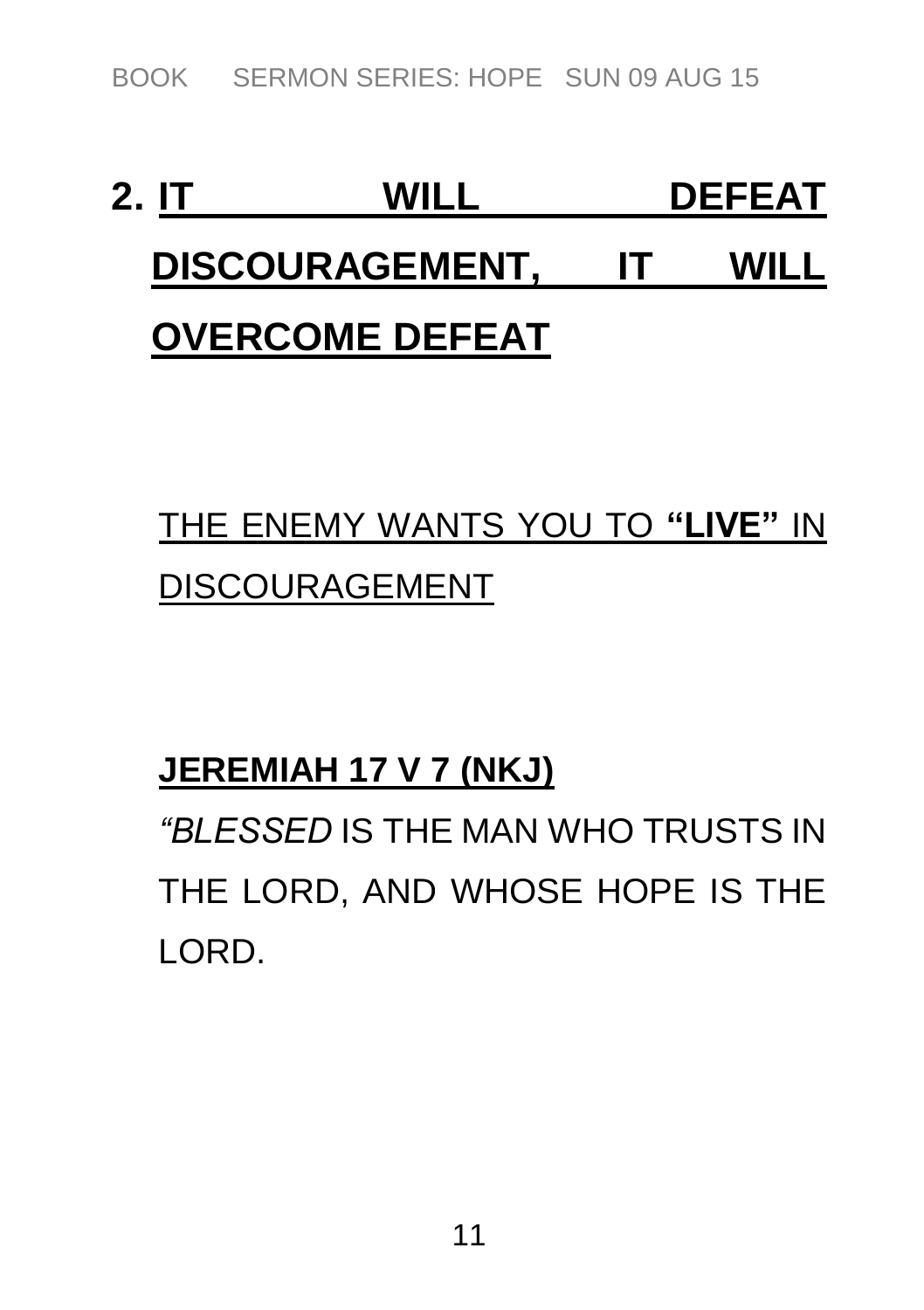## **ROMANS 5 V 5 (NKJ)**

*NOW HOPE DOES NOT DISAPPOINT, BECAUSE THE LOVE OF GOD HAS BEEN POURED OUT IN OUR HEARTS BY THE HOLY SPIRIT WHO WAS GIVEN TO US.*

### **EPHESIANS 4 V 4 (NKJ)**

*THERE IS ONE BODY AND ONE SPIRIT, JUST AS YOU WERE CALLED IN ONE HOPE OF YOUR CALLING;*

## **COLOSSIANS 1 V 27 (NKJ)**

*TO THEM GOD WILLED TO MAKE KNOWN WHAT ARE THE RICHES OF THE GLORY OF THIS MYSTERY AMONG THE*